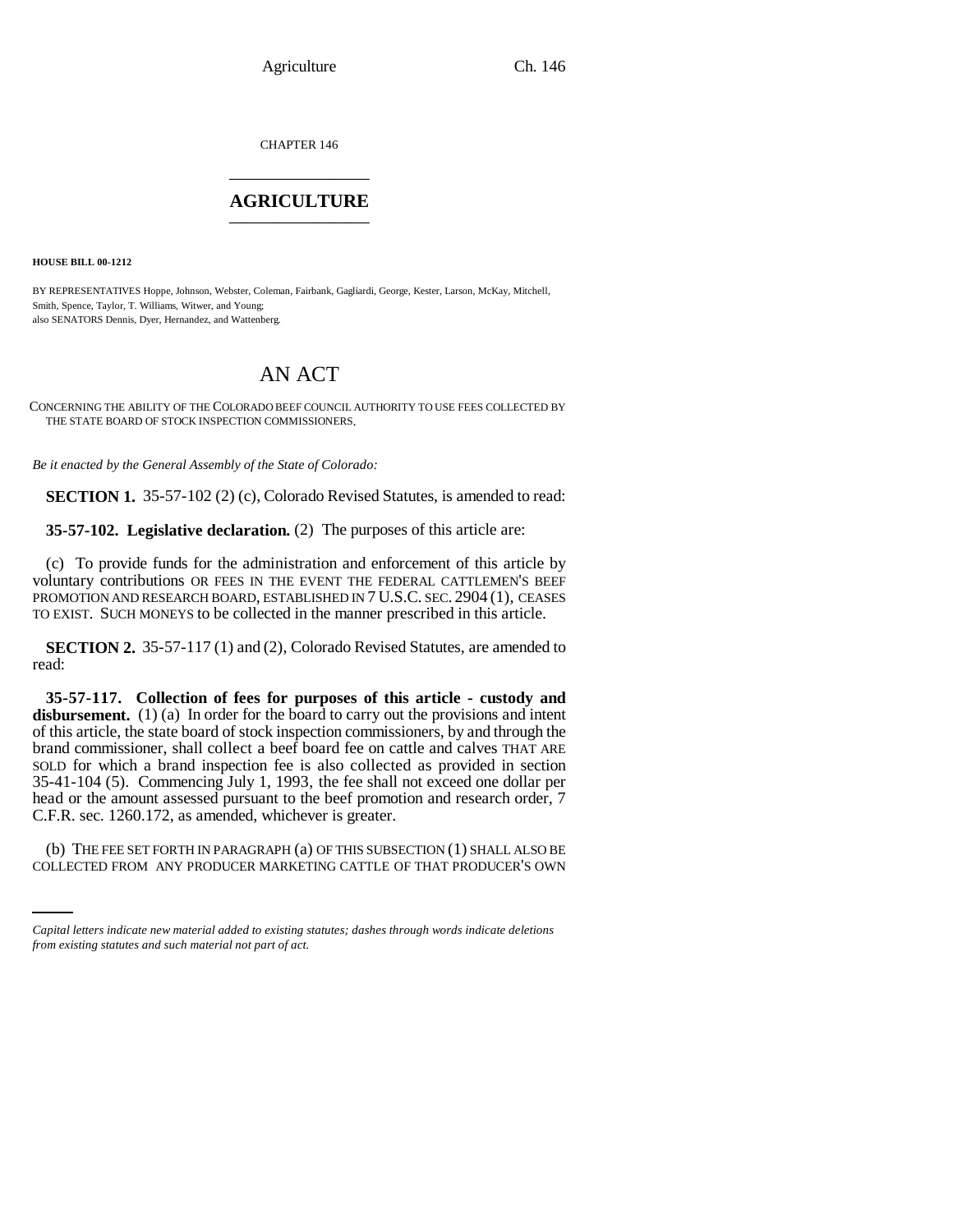## Ch. 146 Agriculture

PRODUCTION IN THE FORM OF BEEF OR BEEF PRODUCTS TO CONSUMERS, EITHER DIRECTLY OR THROUGH RETAIL OR WHOLESALE OUTLETS, OR FOR EXPORT PURPOSES, AND SUCH PRODUCER SHALL REMIT TO THE BRAND COMMISSIONER THE SET FEE PER HEAD OF CATTLE OR THE EQUIVALENT THEREOF.

(c) THE FEE ASSESSED ON EACH HEAD OF CATTLE SOLD PURSUANT TO PARAGRAPH (b) OF THIS SUBSECTION (1) SHALL NOT APPLY TO CATTLE OWNED BY A PERSON IF SUCH PERSON:

(I) CERTIFIES THAT THE PERSON'S ONLY SHARE IN THE PROCEEDS OF A SALE OF CATTLE, BEEF, OR BEEF PRODUCT IS A SALES COMMISSION, HANDLING FEE, OR OTHER SERVICE FEE;

(II) CERTIFIES THAT THE PERSON ACQUIRED OWNERSHIP OF THE CATTLE TO FACILITATE THE TRANSFER OF OWNERSHIP OF SUCH CATTLE FROM THE SELLER TO A THIRD PARTY;

(III) ESTABLISHES THAT SUCH CATTLE WERE RESOLD NOT LATER THAN TEN DAYS AFTER THE DATE ON WHICH THE PERSON ACQUIRED OWNERSHIP.

(2) (a) The additional fee is a contribution to and for the board acting as a qualified state beef council pursuant to 7 C.F.R. secs. 1260.172 to 1260.181 and BEEF BOARD FEE COLLECTED PURSUANT TO SUBSECTION (1) OF THIS SECTION shall be kept separate and distinct from other funds MONEYS collected by the state board of stock inspection commissioners. At least once each two months, such contributions FEE shall be transferred or paid over to the board, less a sum not in excess of three percent per head on each animal for which a contribution FEE is collected.

(b) THE BOARD SHALL UTILIZE THE MONEYS COLLECTED PURSUANT TO SUBSECTION (1) OF THIS SECTION IN CARRYING OUT THE PURPOSES OF THIS ARTICLE. In carrying out the purposes of this article, the board may coordinate its activities with any other state agency and may allocate such sums collected under this section as are necessary for such coordination.

**SECTION 3.** 35-57-113, Colorado Revised Statutes, is amended BY THE ADDITION OF A NEW SUBSECTION to read:

**35-57-113. Duties and powers of the board.** (2) THE BOARD'S POWERS AND DUTIES, AS SET FORTH IN SUBSECTION (1) OF THIS SECTION, AND ITS ACTIVITIES PURSUANT TO THIS ARTICLE ARE CONSISTENT WITH THOSE OF A QUALIFIED STATE BEEF COUNCIL PURSUANT TO 7 CFR 1260.172 TO 1260.181.

**SECTION 4.** 35-57-118 (1) and (3), Colorado Revised Statutes, are amended to read:

**35-57-118. Collection procedure.** (1) The operators of all stockyards, slaughterhouses, packing plants, and livestock auction markets shall deduct from the proceeds of sale owed by them to the respective owners of animals the contributions BEEF BOARD FEE as authorized by section 35-57-117.

(3) In accordance with the provisions of subsection (1) of this section, operators